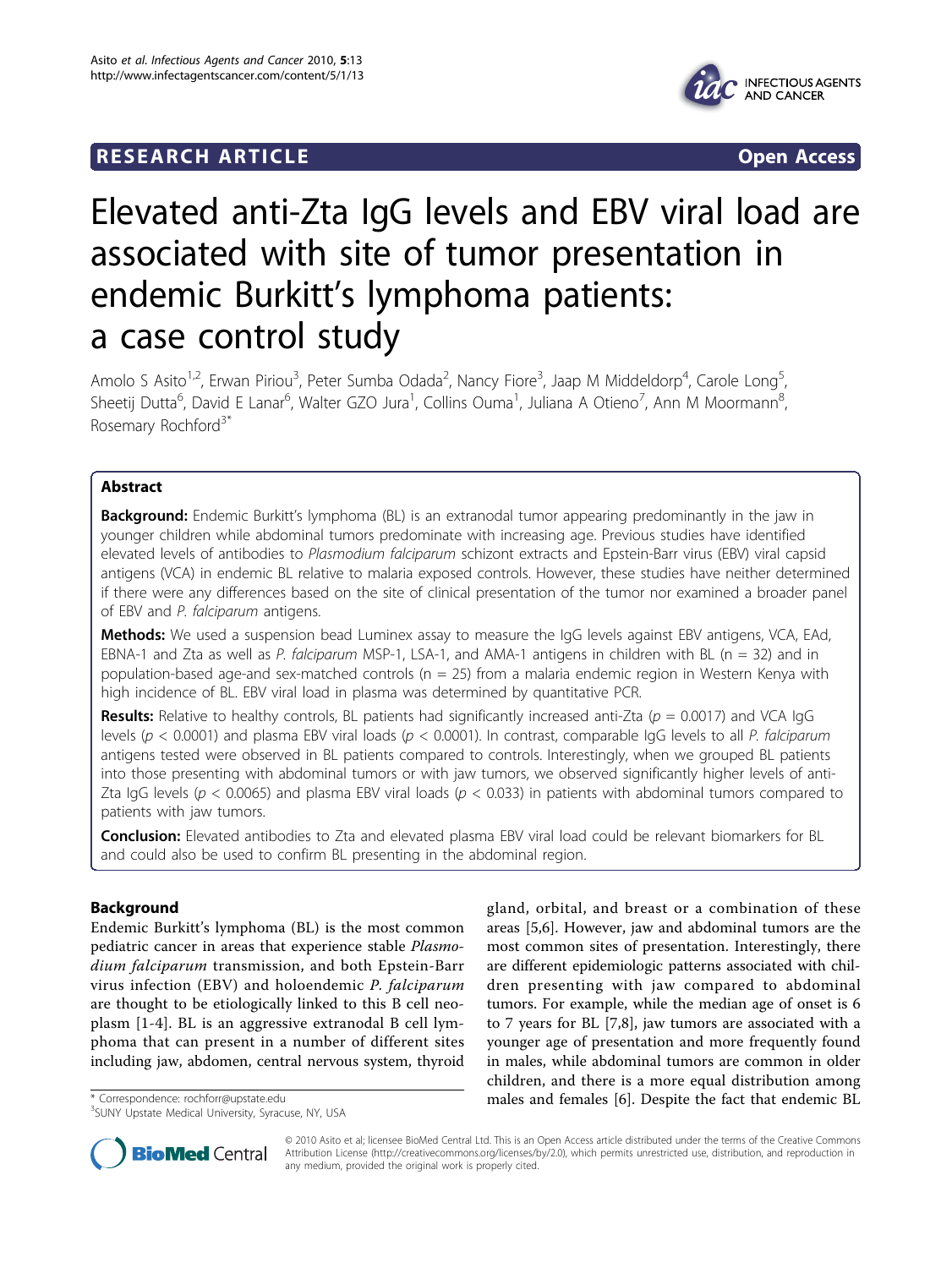has several distinct clinical pictures, most studies have looked at endemic BL as a single clinical entity.

The EBV life cycle comprises both lytic and latent phases, both of which play a role in the pathogenesis of EBV-associated malignancies, and induce different antibody responses [[4,9\]](#page-8-0). EBV nuclear antigen (EBNA)-1 is a latent antigen and is the only latent antigen consistently expressed in BL tumors [[10\]](#page-8-0). The EBV immediate early lytic transcript BZLF1 which encodes the Zta protein can also be detected in a subset of BL tumors [[11,12\]](#page-8-0) but whether elevated levels of antibodies against Zta occur in children with BL is unknown. Two additional lytic antigens, viral capsid antigen (VCA) and early antigen (EAd) have been used as serologic markers of past EBV infection (e.g. VCA IgG) or viral reactivation (e.g. EAd IgG) [[13](#page-8-0)]. Seminal studies in Uganda showed that elevated titers of IgG against VCA were a prognostic risk factor for BL development [[14\]](#page-8-0). In addition, two recent case control studies in Uganda and Malawi have found that children with BL are more likely to have elevated antibody titers against VCA as compared to controls [[8](#page-8-0),[15\]](#page-8-0). These same studies also reported elevated IgG antibody titers against P. falciparum schizont extracts in BL patients compared to controls [\[8,15\]](#page-8-0).

Until recently, measurement of pathogen-specific antibodies was done with indirect immunofluorescence assays or ELISA assays. These assays have the disadvantage of allowing the measurement of only one antibody: antigen complex per sample, which can otherwise restrict the study of antibodies to multiple proteins when sample volumes are limited. In order to overcome this problem, multiplexed serology has recently been developed for the study of antibodies to multiple antigens within the same sample [[16-18\]](#page-8-0). This assay can analyze more than 100 analytes simultaneously from a small sample volume enabling not only mass screening of several antigens, but also studies in pediatric populations with limited sample volumes [[17,18](#page-8-0)]. In addition, this assay is less laborious and has fewer reaction steps compared to the traditional ELISA [[17\]](#page-8-0) and the results are highly reproducible [[18\]](#page-8-0). We have recently developed a Luminex-based suspension bead assay, allowing the determination of levels of IgG to four different EBV antigens (EBNA, VCA, EAd and Zta) within the same sample [\[16\]](#page-8-0). In this study, we used this technology to enable more detailed study of antibody responses to an increased panel of antigens in BL patients in an age-and sex-matched controls living in a region where the risk of BL is high [[7](#page-8-0)]. The panel included P. falciparum blood stage antigens (apical merozoite antigen (AMA)-1, merozoite surface protein (MSP)-1 that were specific for two strains of P. falciparum (3D7 and FV0) and a liver stage antigen (LSA)-1, in addition to the earlier mentioned EBV antigens. In addition, we also measured EBV viral load in the plasma. We report differences in both EBV serology and viral load profiles in children with BL compared to control children with the unexpected finding that the clinical presentation of the tumor correlated with levels of EBV Zta antibody and plasma viral load.

## Results

## Study participant demographic characteristics

Children with endemic BL were recruited at admission to Nyanza Provincial General Hospital (NPGH), the major referral hospital for cancer treatment in Nyanza province, Kenya. Children admitted to this hospital for reasons other than cancer typically are from Kisumu city. However, children with BL tend to come from rural areas [[7](#page-8-0)] and this was also true in the current study. Therefore, our control population for this study was from a rural area with high BL incidence and per-sistent P. falciparum malaria transmission [[7](#page-8-0)]. The demographic and clinical characteristics of the study participants are presented in Table [1.](#page-2-0) There were 32 children with BL and 25 controls frequency matched for age and gender. The mean age of the control children was 7.6 years and the mean age of the BL patients was 7.5 years. There were 21 male and 11 female children with BL (66% male) and 16 males and 9 females (64% male) in the control group of children. Of the BL patients, there were 14 that exclusively presented with tumor in the jaw and 16 that had only abdominal tumors. In addition, there was 1 patient that had both jaw and abdominal tumors and 1 patient with a lower left limb tumor. When the BL patients were stratified into clinical groups based on site of tumor presentation, children presenting with jaw tumors were younger [mean age, 5.6 years (IQR, 3.8-6.5)] than those presenting with abdominal tumors [mean age, 9.2 years (IQR, 6.3-11.00)] ( $p = 0.0018$ ). Elevated serum lactate dehydrogenase (LDH) is used clinically as a marker of overall tumor burden [[19\]](#page-8-0). Interestingly, BL patients with abdominal tumors had significantly higher LDH levels compared to patients with facial tumors ( $p = 0.0394$ ).

## BL patients and controls from malaria endemic region have comparable levels of IgG against P. falciparum antigens

To assess antibody levels to a broad panel of purified P. falciparum antigens, we used a Luminex bead-based array assay to measure IgG specific for 3 different malaria antigens: AMA-1, MSP-1 and LSA-1. In addition, we analyzed AMA-1 and MSP-1 antigens derived from 2 different known circulating strains of P. falciparum, the 3D7 and FVO strains. We detected antibodies against the malaria antigens tested in all the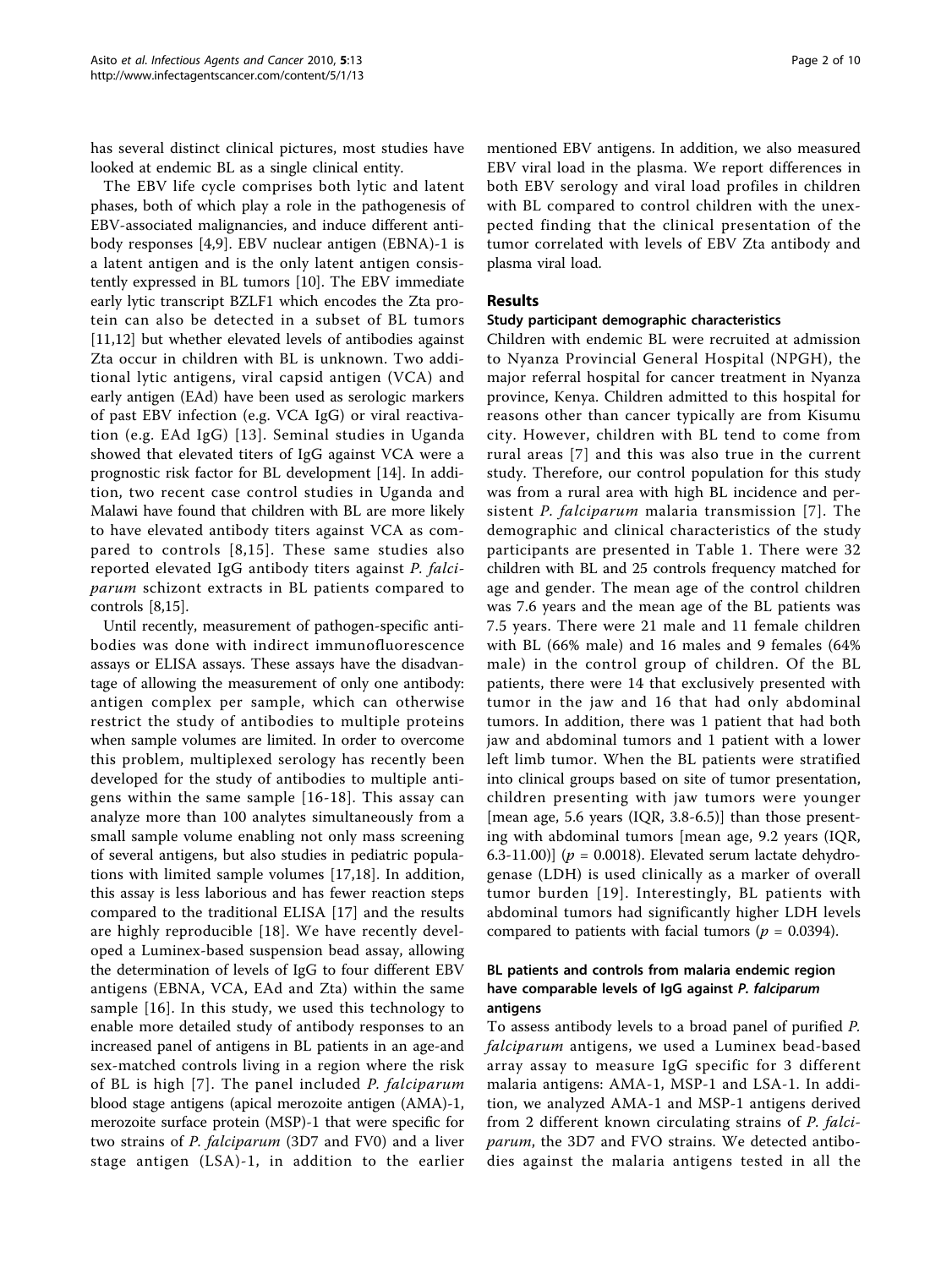<span id="page-2-0"></span>

|  |  | Table 1 The demographic and clinical characteristics of the study participants |  |  |  |  |  |  |
|--|--|--------------------------------------------------------------------------------|--|--|--|--|--|--|
|--|--|--------------------------------------------------------------------------------|--|--|--|--|--|--|

| <b>Parameters</b>                   | Controls<br>$(n = 25)$ | BL<br>$(n = 32)$ | P value <sup>a</sup> | <b>BL</b> with abdominal<br>$(n = 16)$ | BL with jaw<br>$(n = 14)$ | P value <sup>a</sup> |
|-------------------------------------|------------------------|------------------|----------------------|----------------------------------------|---------------------------|----------------------|
| Mean age years [range]*             | $7.6[5.5-10]$          | $7.5[5-11]$      | n.s.                 | $9.2[6.3-11]$                          | $5.6[3.8-6.50]$           | 0.0018               |
| Gender<br>$n$ (% male)              | 16(64)                 | 21(66)           | n.s.                 | 11(79)                                 | 9(56)                     | n.S                  |
| Parasitemia<br>n (% positive)       | 17(68)                 | 4(13)            | < 0.0001             | 4(29)                                  | O(0)                      | < 0.0001             |
| LDH (U/I)<br>[SEM] **               | 467 (19.1)             | 1378(165.1)      | < 0.0001             | 1716(236.2)                            | 994.6(231.3)              | < 0.0001             |
| EBV viral load (Log copies/ml)[SEM] | .996(0.36)             | 3.552(0.26)      | < 0.0001             | 3.32(0.308)                            | 3.81(0.407)               | 0.0483               |

\*Data are presented as medians (in brackets are the 25<sup>th</sup> and 75<sup>th</sup> percentiles). <sup>a</sup> Mann-Whitney test was used to determine differences in medians between controls and BL patients and between patients with jaw and abdominal tumors. n.s denotes non significant p values. Abbreviation: BL, Burkitt's Lymphoma; LDH, lactose dehydrogenase; SEM, standard error of mean. \*\*n = 30 BL patients

patients and controls (Fig. [1](#page-3-0)). Remarkably, the relative levels of IgG against all P. falciparum antigens tested were comparable between BL patients and controls and no significant differences were detected. Sixty-eight percent of the controls had P. falciparum parasites in their blood while only 13% of the BL patients were P. falciparum positive (Table 1). However, most children presenting with BL at NPGH have been referred from another hospital, and in most cases it was reported that these patients have been treated with anti-malarial drugs prior to admission at NPGH.

## BL patients have increased EBV-specific Zta and VCA IgG levels compared to the controls

We next determined if there were differences in the EBV-specific IgG between BL patients and age-and gender-matched controls. We measured IgG specific for the EBV latent antigen, EBNA-1, and the EBV lytic antigens, Zta, EAd, and VCA using well characterized synthetic peptides as the target antigen in our multiplex assay [[16](#page-8-0),[20,21\]](#page-8-0). We found significantly higher levels of Zta and VCA-specific IgG levels in BL patients compared to controls ( $p < 0.0001$  and  $p = 0.0017$ , respectively), while the levels of EBNA-1 and EAd-specific IgG levels were comparable between the two groups ( $p = 0.3382$  and  $p = 0.5046$ , respectively) (Fig. [2](#page-4-0)).

## Children with abdominal tumors have higher levels of Zta-specific IgG antibodies compared to children with jaw tumors

To investigate if there were differences in the median levels of EBV-specific IgG antibodies among BL patients presenting with distinct clinical features, we stratified the study population into BL patients presenting exclusively with jaw tumors  $(n = 14)$  and those presenting exclusively with abdominal tumors  $(n = 16)$  and compared these to the controls ( $n = 25$ ). The two patients presenting with both jaw and abdominal tumors and the patient presenting with a tumor in the lower limb were excluded from this analysis. We observed elevated levels

of Zta-specific IgG antibodies in BL patients presenting with abdominal tumors compared to those presenting with jaw tumors ( $p = 0.0065$ ). However, there were not any significant differences of VCA, EAd, or EBNA1-specific IgG between patients presenting with jaw tumors compared to those presenting with abdominal tumors (Fig. [3](#page-5-0)).

## EBV viral load in plasma is higher in patients with abdominal tumors compared to jaw tumors

Other studies have identified elevated EBV viral loads in plasma from patients with nasopharyngeal carcinoma or EBV-associated Hodgkin's disease [\[22,23](#page-8-0)]. To determine if there were elevated plasma viral loads in BL patients relative to age-and gender-matched controls, we measured EBV levels in plasma by Q-PCR. As shown in Fig. [4A,](#page-5-0) EBV DNA was readily detected in the plasma in 30 out of 32 (94%) of BL patients. In contrast, only 6/25 (24%) of the controls had detectable levels of EBV in the plasma. Interestingly, the viral loads in the six control samples with detectable levels of EBV in the plasma were comparable to the levels in BL patients (medians, 4.105 log copies/ml versus 3.860 log copies/ml, respectively,  $p = 0.1018$ ).

When we compared EBV viral load in plasma from BL patients with jaw tumors to BL patients with abdominal tumors, we observed significantly higher levels of EBV in plasma from BL patients presenting with abdominal tumors compared to those presenting with jaw tumors ( $p = 0.0337$ ) (Fig. [4B\)](#page-5-0). Elevated viral load in the plasma could be due to increased release of viral DNA from tumor cells due to apoptosis or necrosis of tumor cells, and not necessarily linked to elevated anti-Zta and VCA IgG levels. To determine if Zta and VCA IgG antibody levels correlated with EBV viral load, we did a Spearman correlation and found that Zta-specific IgG levels were positively correlated with plasma EBV viral loads in BL tumors ( $r = 0.3825$ ,  $p = 0.0307$ ) while there was no correlation with VCA IgG levels  $(r = -0.0972, p = 0.6093).$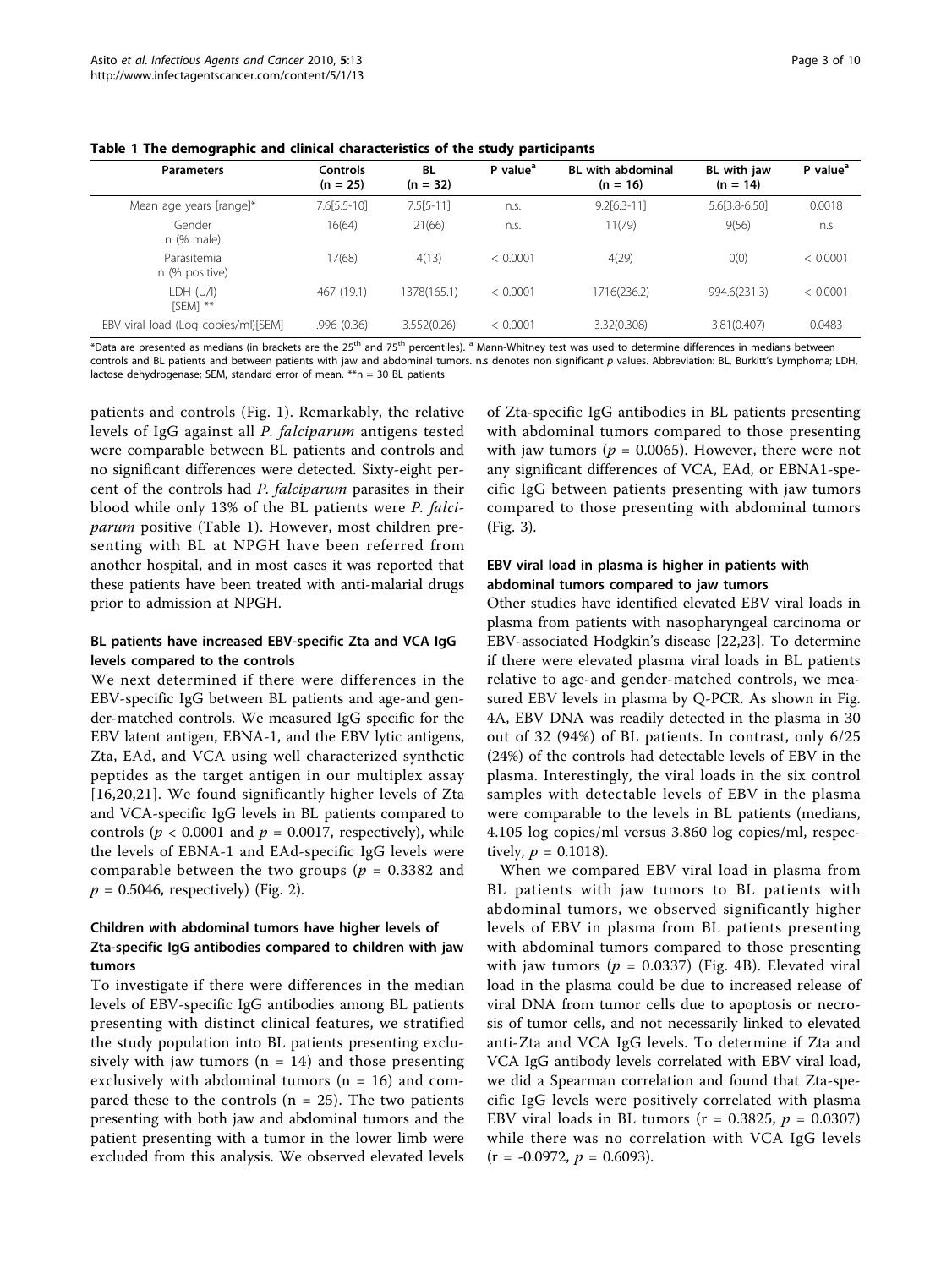<span id="page-3-0"></span>

Discussion

In our study, we set out to examine whether there was a difference in EBV antibody responses in BL patients with different clinical presentations, e.g. abdominal or jaw tumors. In addition, we wanted to examine whether there were elevated Zta antibody levels in BL patients relative to age-and gender-matched controls. We observed significantly higher levels of antibody against Zta IgG in all BL patients compared to malaria-exposed matched controls and significantly higher levels of Zta IgG in children with abdominal tumors compared to children with jaw tumors. These data suggest that the underlying clinical differences observed in site of BL presentation could be potentially related to differences in EBV biology.

A defining characteristic of patients with nasopharyngeal carcinoma (NPC), another EBV-associated malignancy, is elevated anti-Zta IgG and plasma DNA levels [[24](#page-8-0)]. Our data extend these observations to BL, where we observed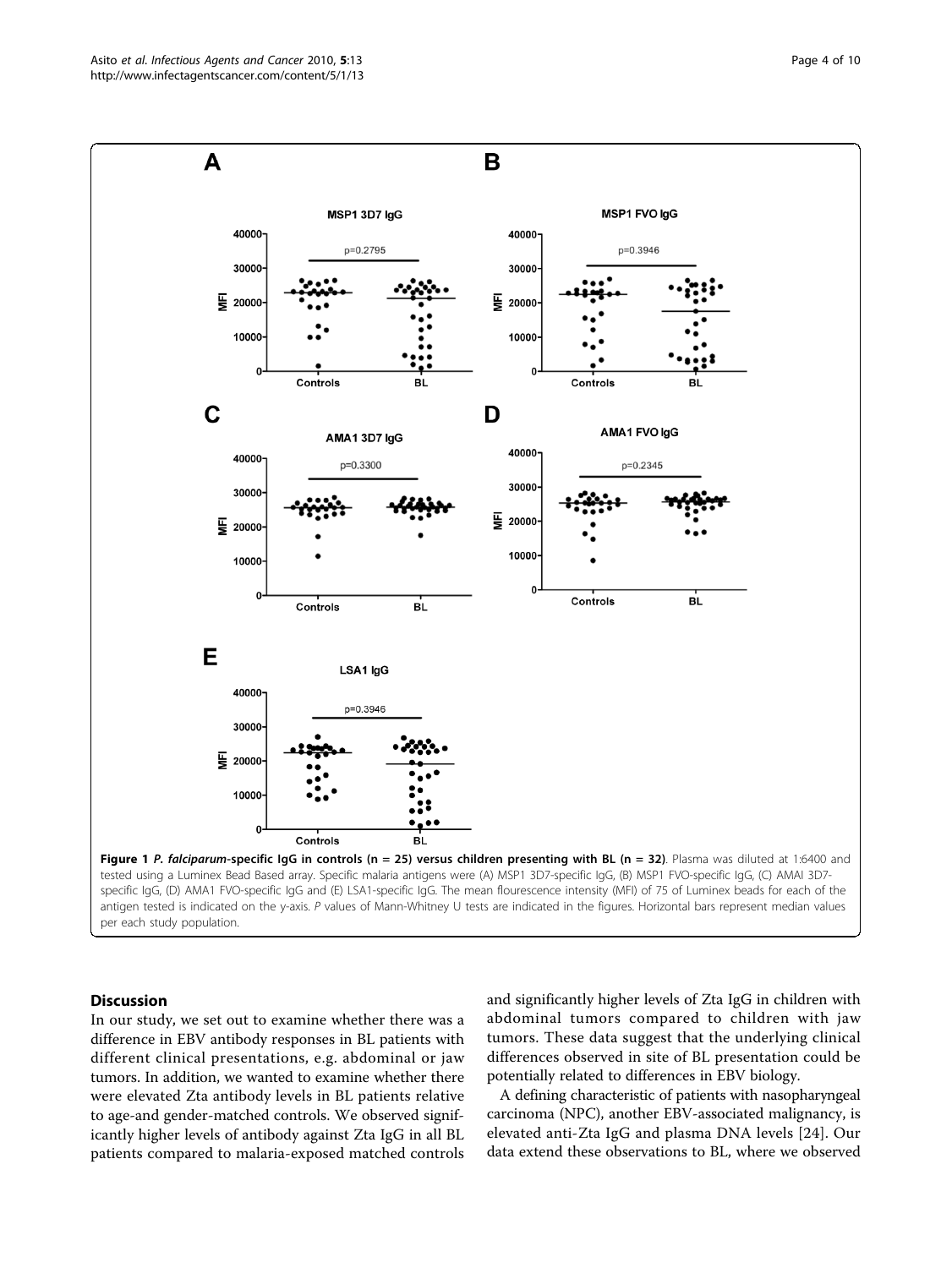<span id="page-4-0"></span>

significantly elevated anti-Zta IgG as well as anti-VCA IgG and plasma viral loads in BL patients, relative to controls. Of note is that the elevated Zta antibody levels correlated with elevated viral DNA in the plasma. That both of these antibodies to EBV lytic antigens and viral DNA were high could be linked to increased viral re-activation in the tumors or to increased viral re-activation from latentlyinfected cells preceding the emergence of the malignancy. This latter possibility is supported by a previous study demonstrating that elevated anti-VCA antibodies in children precedes the emergence of BL [\[14\]](#page-8-0). The former is supported by evidence of EBV lytic gene expression in a subset of cells within endemic BL tumors [\[11,25-27](#page-8-0)] and, thus, could lead to elevated plasma viral loads following release of virus from lytically-infected cells. What is surprising is that there is no difference in levels of EAd antibodies between controls and patients suggesting that the correlation between elevated plasma EBV DNA and EBV lytic re-activation is complex. No significant differences in EBNA-1 antibody levels between cases and controls were observed, consistent with our previous study on EBNA-1 antibody levels in BL patients using an ELISA-based method [\[28\]](#page-9-0).

Interestingly, differences in humoral immune responses against EBV have also been reported under a variety of

different pathological conditions. For example, in HIV patients, anti-VCA IgG correlates with EBV viral loads, while in solid-organ transplant patients, viral load correlates with both anti-EA and VCA IgG titers [[29](#page-9-0),[30\]](#page-9-0). Moreover, within a single EBV protein, i.e. Zta, different epitope responses have been described for different EBVlinked disease entities, such as infectious mononucleosis, NPC and non-Hodgkin lymphoma [\[31](#page-9-0)]. Further studies are needed to understand the nature of EBV persistence and re-activation in patients with EBV-associated malignancies to determine if there are underlying alterations in the pattern of EBV persistence that might precipitate or predict the emergence of a malignant clone.

We found that BL patients with abdominal tumors had higher levels of both anti-Zta IgG and plasma DNA levels compared to patients presenting with tumors in the jaw. Although the mechanisms that lead to the elevated anti-Zta IgG and plasma DNA levels in the abdominal tumor patients is still unclear, it could result from increased tumor burden in this group, which is indicated by the higher plasma LDH levels observed in these patients. In NPC, tumor burden has also been associated with elevated anti-Zta IgG and plasma DNA levels [[32](#page-9-0)]. However, the question as to why there are also no concomitant increases in VCA or EAd IgG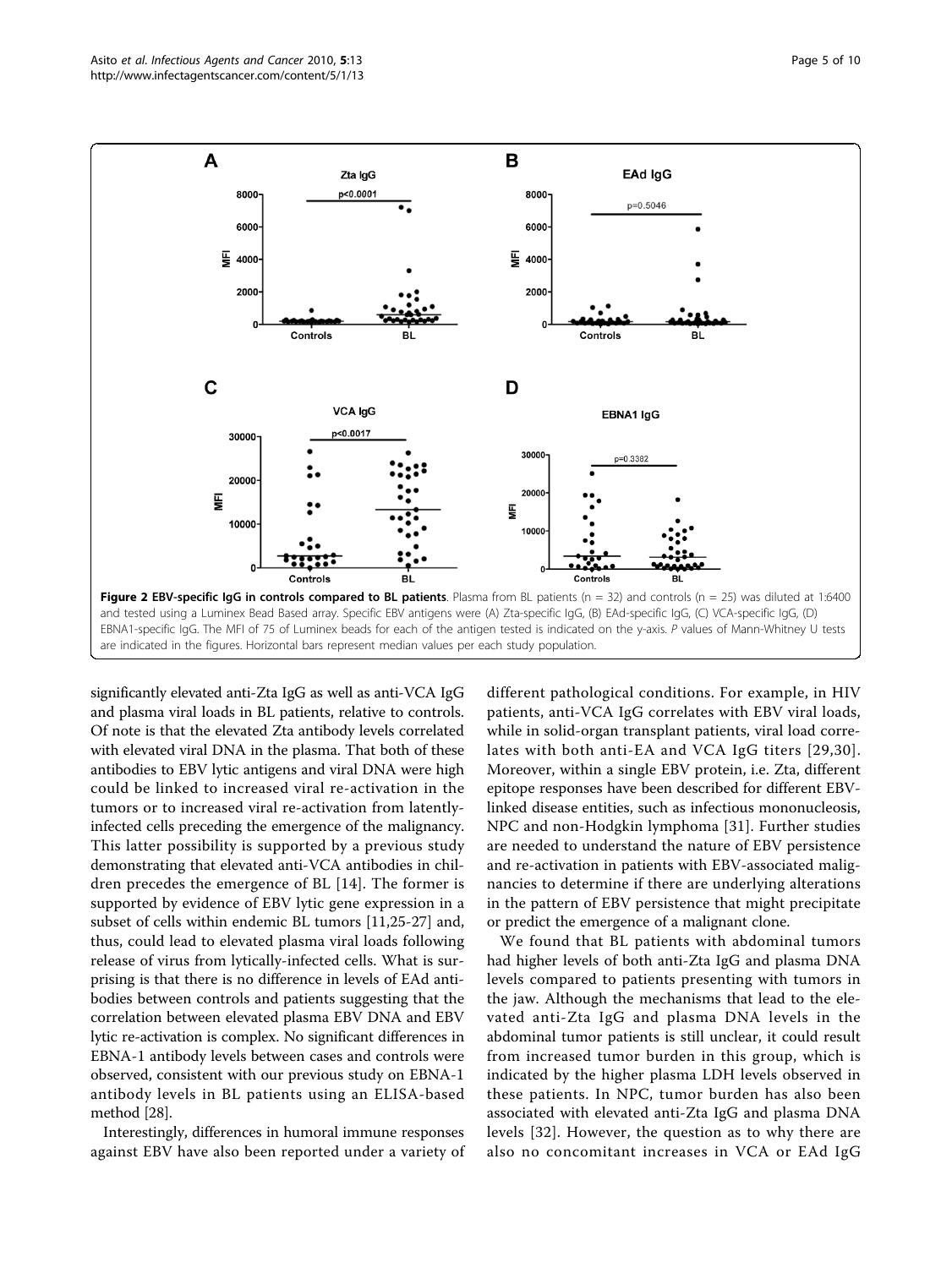<span id="page-5-0"></span>

Figure 3 EBV-specific IgG in BL patients with jaw tumors (n = 14) and abdominal tumors (n = 16). Plasma was diluted at 1:6400 and tested using a Luminex Bead Based array. Specific EBV antigens were (A) Zta-specific IgG, (B) EAd-specific IgG, (C) VCA-specific IgG, (D) EBNA1 specific IgG. The MFI of 75 of Luminex beads for each of the antigen tested is indicated on the y-axis. The differences between two study populations were compared using Mann-Whitney U test. p values of Mann-Whitney U tests are indicated in the figures. Horizontal bars represent median values per each study population.



Figure 4 EBV viral load in BL patients and controls. PlasmaEBV viral loads were determined by Q-PCR and the values obtained were logtransformed. (A) The plasma EBV viral loads were significantly higher in BL patients (n = 32) compared to the controls ( $p < 0.0001$ ), (B) Plasma EBV viral loads were significantly higher in patients presenting with abdominal tumors (n = 16) compared to jaw tumor patients (n = 14) ( $p <$ 0.0337). The differences between the two study populations were compared using Mann-Whitney U test. p values of Mann-Whitney U tests are indicated in the figures. Horizontal bars represent median values per each study population.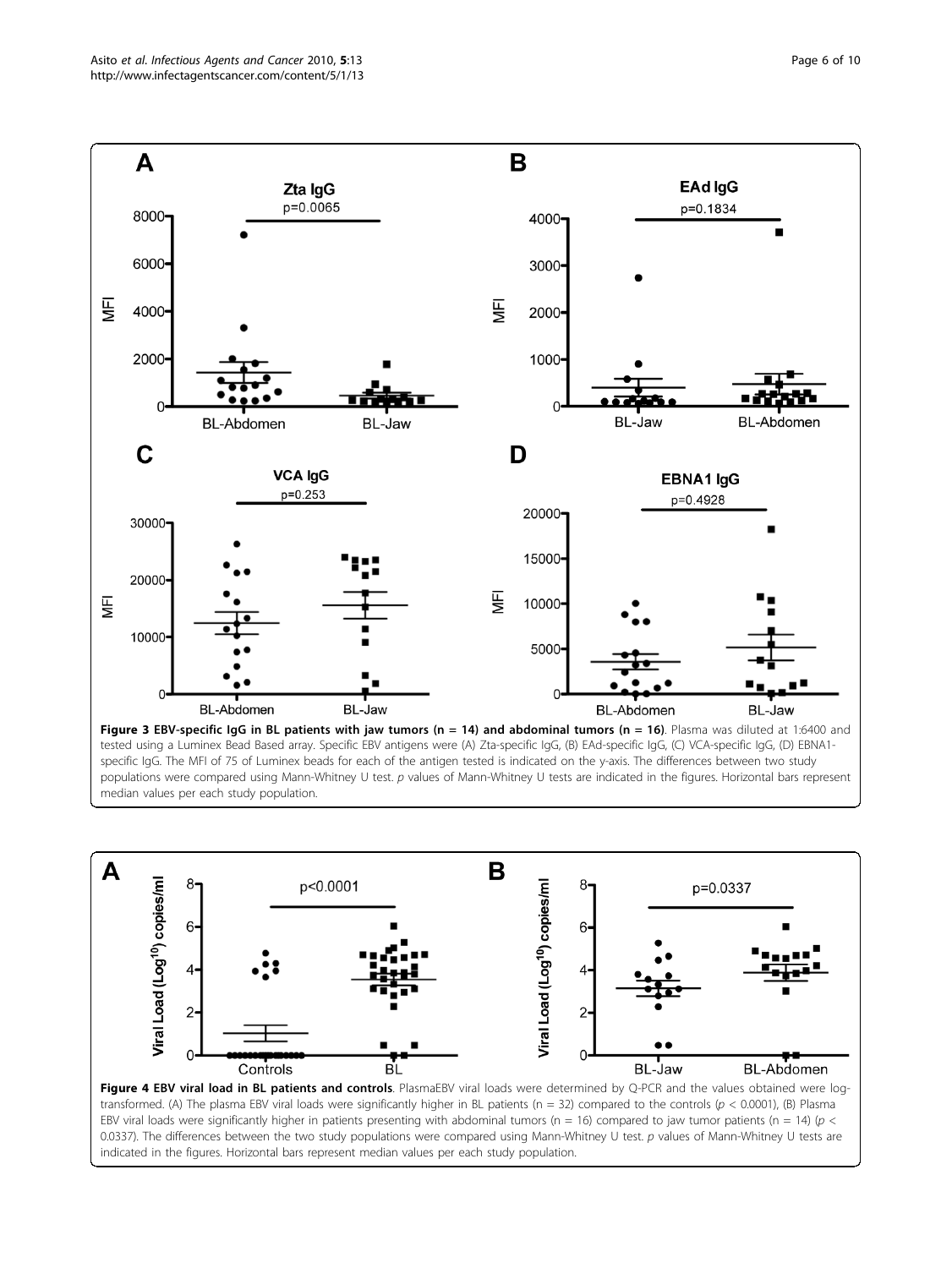levels in the patients presenting with abdominal tumors, need to be addressed. In one study of BL, only mRNA from Zta could be detected in the tumors but not mRNA from another lytic transcript [[25](#page-8-0)] suggesting that there is an abortive lytic cycle in the tumors.

Chronic exposure of children to P. falciparum malaria has been etiologically linked to Burkitt's lymphoma (reviewed in [[3,4,14](#page-8-0)]). In support of these previous studies, two recent case control studies demonstrated that BL cases had elevated anti-malaria antibody titers compared to controls [\[8](#page-8-0),[15\]](#page-8-0). However, in contrast to these studies, we found no differences in IgG levels to a broad panel of pre-erythrocytic and erythrocytic antigens from the two common circulating P. falciparum strains (3D7 and FVO) in BL patients and controls. Discrepancies between these studies and our current findings may be attributed to differences in study design. In our study, we used controls from an area that has high incidence of BL and experiences persistent P. falciparum transmission [\[7](#page-8-0)], while in the previous studies, the controls were sick children presenting at the hospital with malignancies and non-malignant conditions and were from primarily urban areas as compared to the cases [\[8,15](#page-8-0)]. We chose a population-based control group because most children admitted to the Nyanza Provincial General Hospital for non-malignant illness are from Kisumu city whereas the children with BL are typically from rural regions within the Province [\[33](#page-9-0)]. This was true for our cohort as most of the BL patients in the current study were from rural settings. Thus, since both our cases and controls are from rural areas where malaria burden is higher than in urban areas, it is more likely that our cases and controls have similar exposure to P. falciparum. This could have, however, resulted in overmatching of cases to controls and limited our ability to identify differences in *P. falciparum* antibody responses. A larger population based case-control study is clearly needed to resolve the differences between our small study and the hospital case-control studies done in Uganda and Malawi [\[8,15](#page-8-0)].

## Conclusions

Children presenting with abdominal BL have elevated plasma EBV DNA, paralleled by elevated IgG levels to Zta, compared to children presenting with jaw tumors, suggesting differences in underlying patterns of EBV replication. Whether BL presenting in the abdomen is a different clinical entity will require more detailed studies of the tumors themselves.

## Methods

## Study population

During the period from August 2007 and September 2008, we prospectively enrolled 34 children presenting with endemic Burkitt's lymphoma at the Nyanza Provincial General Hospital, Kisumu, Kenya. Nyanza Provincial General Hospital is located in Kisumu city. As the largest hospital in the Province, it provides out-patient and in-patient services, and maintains its own pathology and radiology laboratories. The hospital is the referral center for childhood cancer cases and is the only medical facility that maintains chemotherapeutic treatment for BL in the region. The BL patients in this study predominantly came from all Districts in Nyanza Province (e.g. Siaya, Homa Bay, Kisumu, Migori, Kisii) as well as some Districts in Western Province (e.g. Kakamega, Vihiga, Nandi, and Busia). With the exception of Kisumu District which includes Kisumu City, these Districts are predominantly rural. BL diagnosis was based on histological assessment of fine needle aspirate (FNA) stained with May-Grunewald Giemsa. Assessment was done by both the clinical cytologist and pathologist at NPGH. One patient was diagnosed with acute leukemia and was excluded from further analysis. Routine HIV testing is done on all patients admitted to NPGH. HIV exposure was determined in venipuncture blood using two rapid serological assays: Unigold (Trinity Biotech, Bray, County Wicklow, Ireland) and Determine (Abbott Laboratories, Chicago, Illinois, USA). One BL patient was HIV+ and was excluded from further analysis. All blood samples were taken from these patients prior to chemotherapy.

Controls were identified from Kanyawegi village along the shores of Lake Victoria in Kisumu West district, Nyanza province, after physical and clinical evaluation of their health status by the study clinician officers. Kanyawegi is in a rural district that has a high incidence rate of BL and experiences persistent P. falciparum transmission [\[7](#page-8-0)]. After informed consent, blood samples were also collected from 25 healthy age-and gendermatched children (herein referred to as controls).

## Microscopic investigation of P. falciparum parasites

Parasitemia was determined at time of blood collection by performing a thick smear and staining with 5% Giemsa. The slides were examined by two microscopists, any discrepancies in the slide reading were resolved by a third microscopist. Parasite density was expressed as the number of asexual *P. falciparum* per  $\mu$ *L* of blood assuming a leukocyte count of 8000 per  $\mu L$ .

#### Blood collection and processing

Ethical approval for this study was given by the Kenya Medical Research Institute (KEMRI) Ethical Review Committee, Institutional Review Board for Human studies at the Case Western Reserve University (Dr. Moormann's institutional affiliation at time of sample collection) and SUNY Upstate Medical University. After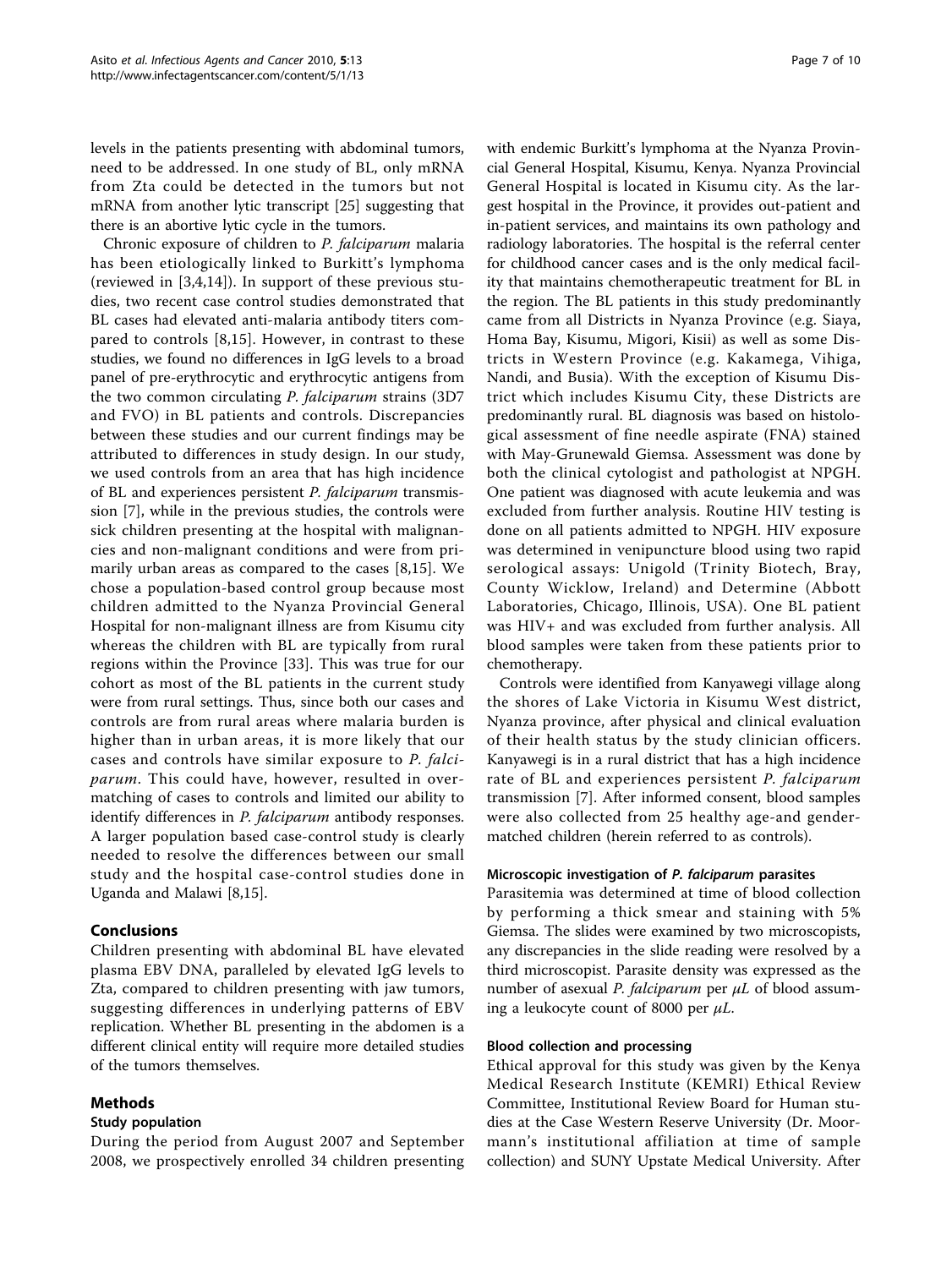informed consent was given by the study participants' parent or guardians, finger prick blood was collected in EDTA tubes and measurements of hemoglobin levels were determined using a portable  $\beta$ -haemoglobin photometer (Hemocue AB Angelholm, Sweden). Additionally, 2-5 ml of venous blood was drawn from both BL patients and controls. Ficoll density gradient centrifugation of blood was done within 1 hour of blood collection; the plasma was removed for subsequent serologic or virologic analysis. The aliquots were then stored in a -80°C freezer. Biochemical analysis of lactate dehydrogenase (LDH) levels to determine tumor burden was carried out on frozen plasma samples using Selectra E auto analyzer (Vita lab, Amsterdam, The Netherlands) following standard biochemistry procedures using Fortress diagnostics kits (Fortress Diagnostics Limited, Belfast, UK).

## P. falciparum and EBV antigens

P. falciparum-specific IgG was detected using five of recombinant P. falciparum antigens, MSP-1(3D7), MSP-1 (FVO), AMA-1 (3D7), AMA-1 (FVO) and LSA-1 (in collaboration with Dr. Carole Long for MSP-1, Dr. David Lanar for AMA-1, and Dr. Sheetij Dupta for LSA-1) and EBV-specific IgG was determined using four synthetic peptides representing immuno-dominant epitopes of the viral capsid antigen (VCA), EBV nuclear antigen 1 (EBNA1), diffuse early antigen complex (EAd) and immediate early protein (Zta) antigens of EBV. The definition and serological use of these EBV peptide reagents has been described before [[17,18\]](#page-8-0). In early studies we defined that the predominant response to Zta in BL patients was directed against the N-terminal domain, spanning amino acids 1-44 (Middeldorp, unpublished data). Therefore, this domain was used as synthetic Zta antigen throughout this study.

## Luminex assay

In order to detect P. falciparum and EBV-specific IgG against a panel of peptides, we used the previously described protocol [[15](#page-8-0)]. Briefly, different amounts of peptides or proteins were coupled with  $1 \times 10^6$  pre-activated carboxylated microspheres (Luminex, Austin TE, USA) in 500 μl of 100 mM MES pH 6.0 buffer (peptides) or 50 mM MES pH 5.0 buffer (proteins). The beads were then washed and stored in PBS, 0.1% BSA, 0.002% Tween-20, 0.05% Sodium Azide, pH 7.4 at 4°C until use. The amounts of peptides used per 500 μL coupling reaction were 20 μg for VCA, EBNA1 and Zta, and 50 μg was used for EAd. The amounts of recombinant malaria proteins per 500 μL reaction were 10 μg for the AMA-1 and MSP-1 antigens, and 20 μg for LSA-1. During the development of the assay, several sample dilutions were tested (ranging from 1:35 to

1:51,200) to determine the best dilution for testing IgG levels to different antigens in the test panel. It appeared that the Luminex assay was more sensitive than ELISA assays performed in parallel, and that in order for a majority of results to fall within the linear part of a standard curve (e.g. dilutions of a positive control sample versus fluorescent units) a dilution of 1:6400 was most appropriate. Therefore, we tested all samples at the typical 1:100 dilution as well as 1:6400. During the analysis, it appeared that indeed the 1:6400 dilution allowed for better distinction between high and low antibody levels than the 1:100 dilution. Thus, antigen specific IgG was measured by incubating 1000 beads of each antigen per well with plasma diluted 1:100 and 1:6400 in a final volume of 100 μl, but the results of the 1:6400 dilution were used in the final analysis. After washing, a 1:200 dilution of PE-conjugated Goat  $F(ab)_2$  anti Human IgG (Biosource, Camarillo, CA) was added. At least 75 beads of each antigen were then acquired on a Bioplex reader (Bio Rad, Hercules, CA). Sera from North Americans who had no prior exposure to P. falciparum were used as negative controls while pooled plasma from individuals who were constantly positive for P. falciparum antibodies were used as positive controls for P. falciparum antigens. In addition, EBV-seronegative and -seropositive controls were used in each plate. The results of the assay were expressed in Mean Fluorescent Intensity (MFI) of at least 75 beads for each P. falciparum and EBV antigen tested.

## Quantitative PCR to quantify EBV DNA

DNA was extracted from 200 μl plasma using Qiagen DNAeasy kit (Qiagen, Valencia, CA) according to the manufacturers' protocol. DNA was eluted off the column in an equivalent volume of  $H_2$ 0 and stored at -20°C. Previously designed primers and probes that detect a 70 bp region of the EBV BALF5 gene were used  $[34]$ . The quantitative  $(Q)$ -PCR cycle was as follows: 2 min at 50°C, 10 min at 95°C, 42 cycles of 15 sec at 95°C and 1 min at 60°C using thermal cycler model I Cycler™ optical module (BioRad Laboratories, Hercules, CA). IQ SuperMix (BioRad Laboratories, Hercules, CA) was used for all reactions. To generate a standard curve, we used an EBV positive plasmid generated from the PCR product. The viral loads were log-transformed and then calculated based on EBV genome copies/ml.

## Statistical analysis

GraphPad prism version 5 (GraphPad Software, Inc, La Jolla, CA) was used for all the data analysis. Differences in the levels of P. falciparum and EBV-specific IgG levels between controls and BL patients were compared using Mann-Whitney U test. The same test was used to compare both antigen-specific IgG levels and viral loads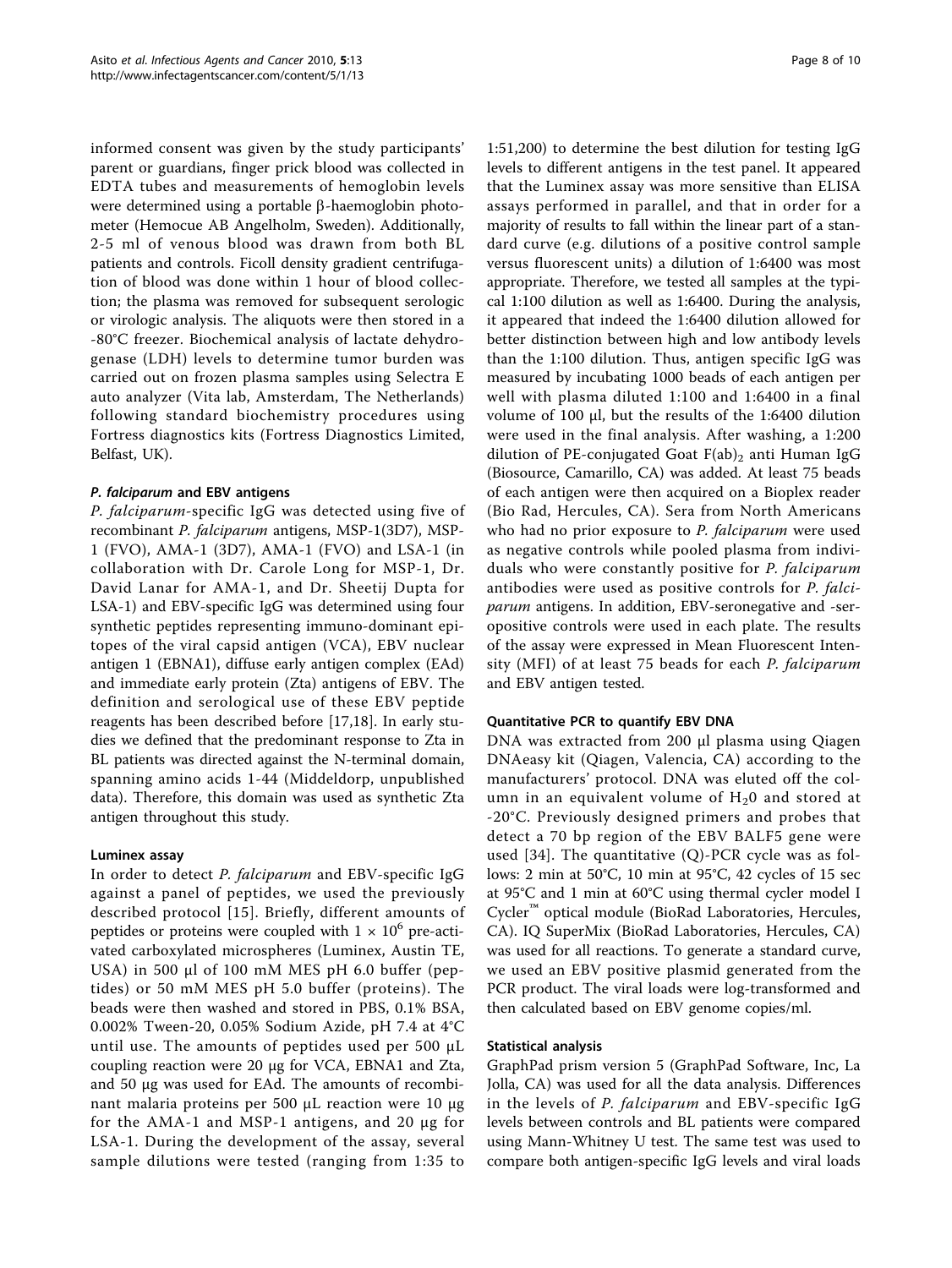<span id="page-8-0"></span>between children presenting with jaw and abdominal tumors. Across group comparisons of antigen-specific IgG levels and viral loads in controls, BL patients with jaw and abdominal tumors, was carried out using Kruskal-Wallis test. The association between categorical variables for healthy and BL patients was assessed using Fisher's exact test. Two-way ANOVA was used to evaluate the association between antigen-specific IgG levels with diseases status. Correlations between antigen specific IgG levels and viral load were done using Spearman's Rho test.  $p \le 0.05$  was considered statistically significant.

#### Acknowledgements

This work was supported by NIH R01 CA102667 (RR) and NIH R01 CA134051 (AMM). We thank the parents and the guardians of both the BL patients and controls in allowing us to enroll their children in this study. We are also grateful to the medical staff at the Nyanza Provincial General Hospital in assisting with both recruitment of the study participant and collection of blood samples and Dr. Chandy John of the University of Minnesota/KEMRI project for allowing us to use his Bioplex Luminex machine. We also appreciate Dorine Omenah's efforts in co-ordinating the Burkitt's lymphoma study. This work is published with the permission of the Director of the Kenya Medical Research Institute.

#### Author details

<sup>1</sup>Maseno University, Maseno, Kenya. <sup>2</sup>Center for Global Health Research, Kenya Medical Research Institute, Kisumu, Kenya. <sup>3</sup>SUNY Upstate Medical University, Syracuse, NY, USA. <sup>4</sup>VU University Medical Center, Amsterdam, The Netherlands. <sup>5</sup>National Institutes of Health, Bethesda, MD, USA. <sup>6</sup>Walter Reed Army Institute of Research, Silver Springs, MD, USA. <sup>7</sup>Kenya Ministry of Health, Kisumu, Kenya. <sup>8</sup>University of Massachusetts, Worcester, MA, USA.

#### Authors' contributions

AA, EP, AM and RR conceived of the study, participated in the study design and helped draft the manuscript. AA, EP, and PSO performed the study. NF performed PCR assays; JO provided clinical oversight; JMM, DEL, SD and CL provided peptides for Luminex assay and analysis of data from assays, and WGZ and CO provided supervision of AA and assisted with study design. All authors read and approved the final manuscript.

#### Competing interests

The authors have no financial conflict of interest. JM is owner and CEO of Cyto-Barr BV, but declares no commercial interest in this study.

#### Received: 7 May 2010 Accepted: 28 July 2010 Published: 28 July 2010

#### References

- Griffin BE, Xue SA: [Epstein-Barr virus infections and their association with](http://www.ncbi.nlm.nih.gov/pubmed/9677010?dopt=Abstract) [human malignancies: some key questions.](http://www.ncbi.nlm.nih.gov/pubmed/9677010?dopt=Abstract) Ann Med 1998, 30:249-259.
- 2. de-The G: Is Burkitt'[s lymphoma related to perinatal infection by Epstein-](http://www.ncbi.nlm.nih.gov/pubmed/64861?dopt=Abstract)[Barr virus?](http://www.ncbi.nlm.nih.gov/pubmed/64861?dopt=Abstract) Lancet 1977, 1:335-338.
- 3. Rochford R, Cannon MJ, Moormann AM: [Endemic Burkitt](http://www.ncbi.nlm.nih.gov/pubmed/15685227?dopt=Abstract)'s lymphoma: [a polymicrobial disease?](http://www.ncbi.nlm.nih.gov/pubmed/15685227?dopt=Abstract) Nat Rev Microbiol 2005, 3:182-187.
- 4. Thorley-Lawson DA, Allday MJ: [The curious case of the tumour virus:](http://www.ncbi.nlm.nih.gov/pubmed/19008891?dopt=Abstract) [50 years of Burkitt](http://www.ncbi.nlm.nih.gov/pubmed/19008891?dopt=Abstract)'s lymphoma. Nat Rev Microbiol 2008, 6:913-924.
- 5. Mwanda OW, Rochford R, Rainey J, Wilson ML: [Challenges in the](http://www.ncbi.nlm.nih.gov/pubmed/15622609?dopt=Abstract) [epidemiological and clinical aspects of Burkitt](http://www.ncbi.nlm.nih.gov/pubmed/15622609?dopt=Abstract)'s lymphoma in Kenya: [linking evidence and experience.](http://www.ncbi.nlm.nih.gov/pubmed/15622609?dopt=Abstract) East Afr Med J 2004, S111-116.
- 6. Ogwang MD, Bhatia K, Biggar RJ, Mbulaiteye SM: [Incidence and](http://www.ncbi.nlm.nih.gov/pubmed/18767045?dopt=Abstract) [geographic distribution of endemic Burkitt lymphoma in northern](http://www.ncbi.nlm.nih.gov/pubmed/18767045?dopt=Abstract) [Uganda revisited.](http://www.ncbi.nlm.nih.gov/pubmed/18767045?dopt=Abstract) Int J Cancer 2008, 123:2658-2663.
- 7. Rainey JJ, Mwanda WO, Wairiumu P, Moormann AM, Wilson ML, Rochford R: [Spatial distribution of Burkitt](http://www.ncbi.nlm.nih.gov/pubmed/17697088?dopt=Abstract)'s lymphoma in Kenya and [association with malaria risk.](http://www.ncbi.nlm.nih.gov/pubmed/17697088?dopt=Abstract) Trop Med Int Health 2007, 12:936-943.
- 8. Carpenter LM, Newton R, Casabonne D, Ziegler J, Mbulaiteye S, Mbidde E, Wabinga H, Jaffe H, Beral V: [Antibodies against malaria and Epstein-Barr](http://www.ncbi.nlm.nih.gov/pubmed/18000823?dopt=Abstract)

[virus in childhood Burkitt lymphoma: a case-control study in Uganda.](http://www.ncbi.nlm.nih.gov/pubmed/18000823?dopt=Abstract) Int J Cancer 2008, 122:1319-1323.

- 9. Rowe M, Kelly GL, Bell AI, Rickinson AB: Burkitt'[s lymphoma: the Rosetta](http://www.ncbi.nlm.nih.gov/pubmed/19619657?dopt=Abstract) [Stone deciphering Epstein-Barr virus biology.](http://www.ncbi.nlm.nih.gov/pubmed/19619657?dopt=Abstract) Semin Cancer Biol 2009, 19:377-388.
- 10. Young LS, Rickinson AB: [Epstein-Barr virus: 40 years on.](http://www.ncbi.nlm.nih.gov/pubmed/15510157?dopt=Abstract) Nat Rev Cancer 2004, 4:757-768.
- 11. Xue SA, Labrecque LG, Lu QL, Ong SK, Lampert IA, Kazembe P, Molyneux E, Broadhead RL, Borgstein E, Griffin BE: [Promiscuous expression of Epstein-](http://www.ncbi.nlm.nih.gov/pubmed/12115495?dopt=Abstract)Barr virus genes in Burkitt'[s lymphoma from the central African country](http://www.ncbi.nlm.nih.gov/pubmed/12115495?dopt=Abstract) [Malawi.](http://www.ncbi.nlm.nih.gov/pubmed/12115495?dopt=Abstract) Int J Cancer 2002, 99:635-643.
- 12. Niedobitek G, Agathanggelou A, Rowe M, Jones EL, Jones DB, Turyaguma P, Oryema J, Wright DH, Young LS: [Heterogeneous expression of Epstein-](http://www.ncbi.nlm.nih.gov/pubmed/7605996?dopt=Abstract)[Barr virus latent proteins in endemic Burkitt](http://www.ncbi.nlm.nih.gov/pubmed/7605996?dopt=Abstract)'s lymphoma. Blood 1995, 86:659-665.
- 13. Rickinson A, Kieff E: Epstein-Barr Virus. Fields Virology Philadelphia: Lippincott Williams and WilkinsKnipe DM, Howley PM , 5 2007, 2655-2700.
- 14. de-The G, Geser A, Day NE, Tukei PM, Williams EH, Beri DP, Smith PG, Dean AG, Bronkamm GW, Feorino P, Henle W: [Epidemiological evidence](http://www.ncbi.nlm.nih.gov/pubmed/210392?dopt=Abstract) [for causal relationship between Epstein-Barr virus and Burkitt](http://www.ncbi.nlm.nih.gov/pubmed/210392?dopt=Abstract)'s [lymphoma from Ugandan prospective study.](http://www.ncbi.nlm.nih.gov/pubmed/210392?dopt=Abstract) Nature 1978, 274:756-761.
- 15. Mutalima N, Molyneux E, Jaffe H, Kamiza S, Borgstein E, Mkandawire N, Liomba G, Batumba M, Lagos D, Gratrix F, et al. [Associations between](http://www.ncbi.nlm.nih.gov/pubmed/18560562?dopt=Abstract) [Burkitt lymphoma among children in Malawi and infection with HIV,](http://www.ncbi.nlm.nih.gov/pubmed/18560562?dopt=Abstract) [EBV and malaria: results from a case-control study.](http://www.ncbi.nlm.nih.gov/pubmed/18560562?dopt=Abstract) PLoS One 2008, 3: e2505.
- 16. Piriou E, Kimmel R, Chelimo K, Middeldorp JM, Odada PS, Ploutz-Snyder R, Moormann AM, Rochford R: [Serological evidence for long-term Epstein-](http://www.ncbi.nlm.nih.gov/pubmed/19382256?dopt=Abstract)[Barr virus reactivation in children living in a holoendemic malaria region](http://www.ncbi.nlm.nih.gov/pubmed/19382256?dopt=Abstract) [of Kenya.](http://www.ncbi.nlm.nih.gov/pubmed/19382256?dopt=Abstract) J Med Virol 2009, 81:1088-1093.
- 17. Gu AD, Mo HY, Xie YB, Peng RJ, Bei JX, Peng J, Li MY, Chen LZ, Feng QS, Jia WH, Zeng YX: [Evaluation of a multianalyte profiling assay and an](http://www.ncbi.nlm.nih.gov/pubmed/18768669?dopt=Abstract) [enzyme-linked immunosorbent assay for serological examination of](http://www.ncbi.nlm.nih.gov/pubmed/18768669?dopt=Abstract) [Epstein-Barr virus-specific antibody responses in diagnosis of](http://www.ncbi.nlm.nih.gov/pubmed/18768669?dopt=Abstract) [nasopharyngeal carcinoma.](http://www.ncbi.nlm.nih.gov/pubmed/18768669?dopt=Abstract) Clin Vaccine Immunol 2008, 15:1684-1688.
- 18. Earley MC, Vogt RF, Shapiro HM, Mandy FF, Kellar KL, Bellisario R, Pass KA, Marti GE, Stewart CC, Hannon WH: [Report from a workshop on](http://www.ncbi.nlm.nih.gov/pubmed/12360572?dopt=Abstract) [multianalyte microsphere assays.](http://www.ncbi.nlm.nih.gov/pubmed/12360572?dopt=Abstract) Cytometry 2002, 50:239-242.
- 19. Magrath I, Lee YJ, Anderson T, Henle W, Ziegler J, Simon R, Schein P: Prognostic factors in Burkitt'[s lymphoma: importance of total tumor](http://www.ncbi.nlm.nih.gov/pubmed/6244085?dopt=Abstract) [burden.](http://www.ncbi.nlm.nih.gov/pubmed/6244085?dopt=Abstract) Cancer 1980, 45:1507-1515.
- 20. van Grunsven WM, Spaan WJ, Middeldorp JM: [Localization and diagnostic](http://www.ncbi.nlm.nih.gov/pubmed/8014488?dopt=Abstract) [application of immunodominant domains of the BFRF3-encoded](http://www.ncbi.nlm.nih.gov/pubmed/8014488?dopt=Abstract) [Epstein-Barr virus capsid protein.](http://www.ncbi.nlm.nih.gov/pubmed/8014488?dopt=Abstract) J Infect Dis 1994, 170:13-19.
- 21. Meij P, Vervoort MB, Aarbiou J, van Dissel P, Brink A, Bloemena E, Meijer CJ, Middeldorp JM: [Restricted low-level human antibody responses against](http://www.ncbi.nlm.nih.gov/pubmed/10191211?dopt=Abstract) [Epstein-Barr virus \(EBV\)-encoded latent membrane protein 1 in a](http://www.ncbi.nlm.nih.gov/pubmed/10191211?dopt=Abstract) [subgroup of patients with EBV-associated diseases.](http://www.ncbi.nlm.nih.gov/pubmed/10191211?dopt=Abstract) J Infect Dis 1999, 179:1108-1115.
- 22. Drouet E, Brousset P, Fares F, Icart J, Verniol C, Meggetto F, Schlaifer D, Desmorat-Coat H, Rigal-Huguet F, Niveleau A, Delsol G: [High Epstein-Barr](http://www.ncbi.nlm.nih.gov/pubmed/10089051?dopt=Abstract) [virus serum load and elevated titers of anti-ZEBRA antibodies in patients](http://www.ncbi.nlm.nih.gov/pubmed/10089051?dopt=Abstract) [with EBV-harboring tumor cells of Hodgkin](http://www.ncbi.nlm.nih.gov/pubmed/10089051?dopt=Abstract)'s disease. J Med Virol 1999, 57:383-389.
- 23. Tan EL, Looi LM, Sam CK: [Evaluation of plasma Epstein-Barr virus DNA](http://www.ncbi.nlm.nih.gov/pubmed/16924363?dopt=Abstract) [load as a prognostic marker for nasopharyngeal carcinoma.](http://www.ncbi.nlm.nih.gov/pubmed/16924363?dopt=Abstract) Singapore Med 12006, 47:803-807.
- 24. Dardari R, Menezes J, Drouet E, Joab I, Benider A, Bakkali H, Kanouni L, Jouhadi H, Benjaafar N, El Gueddari B, et al: [Analyses of the prognostic](http://www.ncbi.nlm.nih.gov/pubmed/18024156?dopt=Abstract) [significance of the Epstein-Barr virus transactivator ZEBRA protein and](http://www.ncbi.nlm.nih.gov/pubmed/18024156?dopt=Abstract) [diagnostic value of its two synthetic peptides in nasopharyngeal](http://www.ncbi.nlm.nih.gov/pubmed/18024156?dopt=Abstract) [carcinoma.](http://www.ncbi.nlm.nih.gov/pubmed/18024156?dopt=Abstract) J Clin Virol 2008, 41:96-103.
- 25. Labrecque LG, Xue SA, Kazembe P, Phillips J, Lampert I, Wedderburn N, Griffin BE: [Expression of Epstein-Barr virus lytically related genes in](http://www.ncbi.nlm.nih.gov/pubmed/10077144?dopt=Abstract) African Burkitt'[s lymphoma: correlation with patient response to](http://www.ncbi.nlm.nih.gov/pubmed/10077144?dopt=Abstract) [therapy.](http://www.ncbi.nlm.nih.gov/pubmed/10077144?dopt=Abstract) Int J Cancer 1999, 81:6-11.
- 26. Araujo I, Foss HD, Bittencourt A, Hummel M, Demel G, Mendonca N, Herbst H, Stein H: [Expression of Epstein-Barr virus-gene products in](http://www.ncbi.nlm.nih.gov/pubmed/8652843?dopt=Abstract) Burkitt'[s lymphoma in Northeast Brazil.](http://www.ncbi.nlm.nih.gov/pubmed/8652843?dopt=Abstract) Blood 1996, 87:5279-5286.
- 27. Fujita S, Buziba N, Kumatori A, Senba M, Yamaguchi A, Toriyama K: [Early](http://www.ncbi.nlm.nih.gov/pubmed/15086279?dopt=Abstract) [stage of Epstein-Barr virus lytic infection leading to the](http://www.ncbi.nlm.nih.gov/pubmed/15086279?dopt=Abstract) "starry sky"